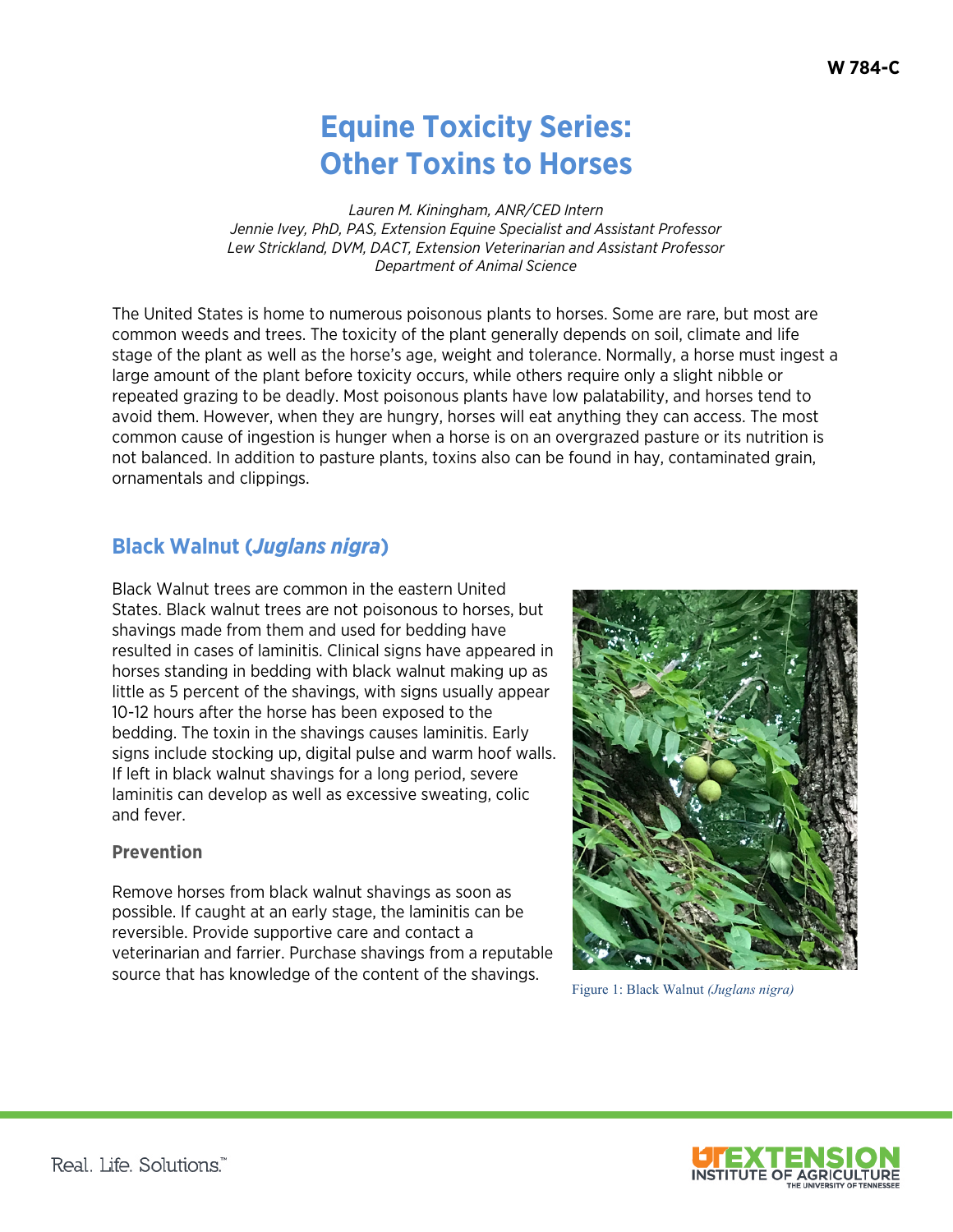# **Monensin Toxicity**

Monensin is an additive in cattle and poultry feeds used to control parasites and promote feed efficiency. In horses, monensin causes oxidative damage to the mitochondria. Monensin has the largest impact on cardiac muscle, but it also can affect skeletal muscle. Signs of monensin toxicity include loss of appetite, colic, weakness and incoordination eventually leading to recumbency. Heart failure due to monensin toxicity can occur weeks or months after exposure.

#### **Prevention**

Horses can die from monensin toxicity or fully recover depending on the level of exposure and promptness of treatment. Contact your veterinarian immediately for treatment options. Purchase feed from a reputable source to ensure feed is not contaminated with monensin.

### **Moldy Corn**

Corn is not toxic to horses, but when corn becomes moldy, fumonisin toxins are produced leading to equine leucoencephalomalacia, which destroys cerebral white matter. Infected corn will have a pink to reddish-brown discoloration. Clinical signs of fumonisin toxicity include incoordination, weakness, depression and anorexia, blindness, head pressing, and eventually recumbency, seizures, and death. Signs can present anywhere between one and 21 weeks after ingesting moldy

corn depending on the level of fumonisin toxin present. Liver damage also can occur in older animals after three to four weeks of daily consumption. Affected horses will be jaundice as onset of liver damage is abrupt, with death occurring within two to three days.

#### **Prevention**

Contact your veterinarian as soon as a horse presents with signs of fumonisin toxin. Depending on the levels of toxin ingested, horses can potentially recover. To prevent fumonisin toxicity, monitor feed sources for moldy corn and remove if present.



Figure 2: Moldy Corn (Image Credit: Horse Habitat)

## **Cantharadin Toxicity**

Blister beetles nest in alfalfa fields and are baled into the hay where they nest in clusters. The beetles are most common in the second cutting of alfalfa in the summer months. Blister beetles secrete cantharadin toxin. This toxin irritates and creates blisters within the mouth and gastrointestinal tract of horses. Cantharadin severely irritates the kidneys, causing kidney damage and frequent urination. Other signs include colic, low calcium in the blood, and dunking the mouth into water. Signs vary based on the number of beetles consumed.



Figure 3: Blister Beetle (Image Credit UT Crops)